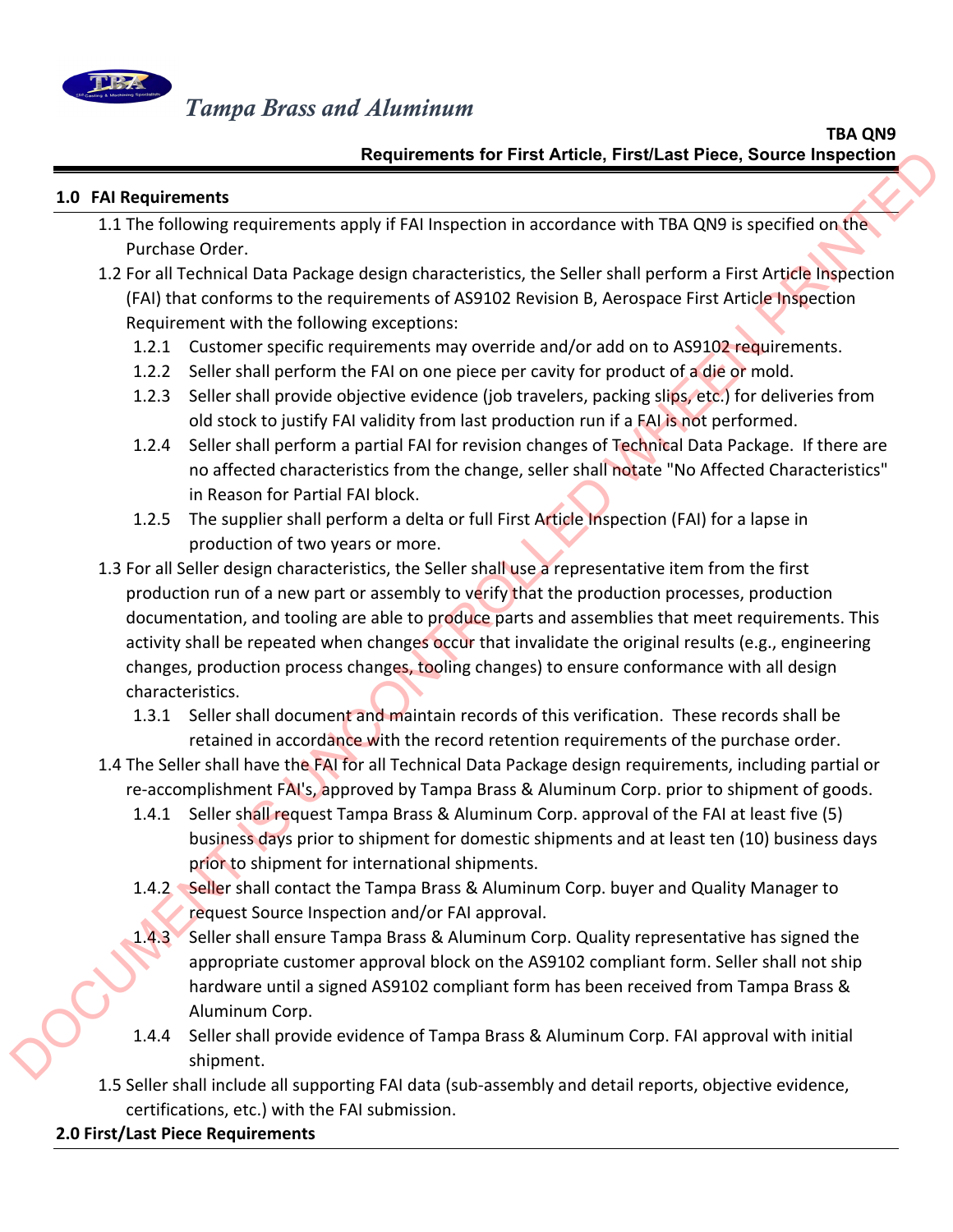

#### $\mathsf{TBA\ QN9}$ **Requirements for First Article, First/Last Piece, Source Inspection**

- 2.1 The following requirements apply if First/Last Piece Inspection in accordance with TBA QN9 is specified on the Purchase Order.
- 2.2 Seller shall identify the first and last piece of each production run.
	- 2.2.1 Identification shall us the "Bag and Tag" defined within MIL‐STD‐130.
	- 2.2.2 An inspection report shall be included with each piece showing compliance with all Technical Data Package design characteristics.
- 2.3 First/Last piece shall be packaged separately from all other product and shall be packaged to prevent damage in transit using best commercial practices.

## **3.0 Source Inspection Requirements**

- 3.1 The following requirements apply if Source Inspection in accordance with TBA QN9 is specified on the Purchase Order.
- 3.2 Purchase Order items shall be subject to Source Inspection by Tampa Brass & Aluminum Corp. or contracted third party representative to verify conformance to the requirements. Source Inspection may include: inspection, test, surveillance, Mandatory (In Process) Inspection Points (MIP), serial number verification, review of the production/process (Travelers, Planning, Instructions, etc.) and documentation prior to shipment Requirements for First Article, First/Last Piece, Source inspection<br>
2.1 The following requirements apply first/Last Piece inspection<br>
2.2 Source insult demotistics of the following the first and below the head of producti
	- 3.2.1 Seller shall notify Tampa Brass & Aluminum Corp. of readiness for Source Inspection by contacting the Tampa Brass & Aluminum Corp. buyer and Quality Manager to request Source Inspection, no later than Five (5) working days in advance of the Source Inspection.
	- 3.2.2 Source Inspection shall be completed in advance of scheduling any Government Source Surveillance (GSS) and/or Government Source Inspection (GSI), if required by Purchase Order.
	- 3.2.3 Once Source Inspection is scheduled, Seller shall promptly notify Tampa Brass & Aluminum Corp. of any changes to the schedule.
	- 3.2.4 Seller shall ensure that Source Inspection is performed at the Seller's facility prior to shipment.
	- 3.2.5 Seller shall furnish, at no cost to Tampa Brass & Aluminum Corp., the necessary inspection facilities, equipment (including personal protective equipment), documentation, and personnel in support of the inspection.
	- 3.3 Seller shall establish and maintain a procurement package for each Purchase Order. The procurement package shall be available for review during Source Inspection and shall contain, as applicable, but is not limited to the following items:
		- 3.3.1 Purchase Order, Statement of Work, Exhibits, and approved Change Notices, Deviations, Waivers or Variances
		- 3.3.2 Applicable current/approved Configuration of Drawings, specifications, and standards
		- 3.3.3 Seller planning documents, certifications, and documentation for Tampa Brass & Aluminum Corp. approved supplier requests for deviations
		- 3.3.4 First Article Inspection (FAI) data package; qualification testing, Acceptance Test Procedure (ATP) approvals, objective evidence of Lot Acceptance Testing, etc.
		- 3.3.5 Certificates of Conformance (C of C) for procured items and outsourced processes; and